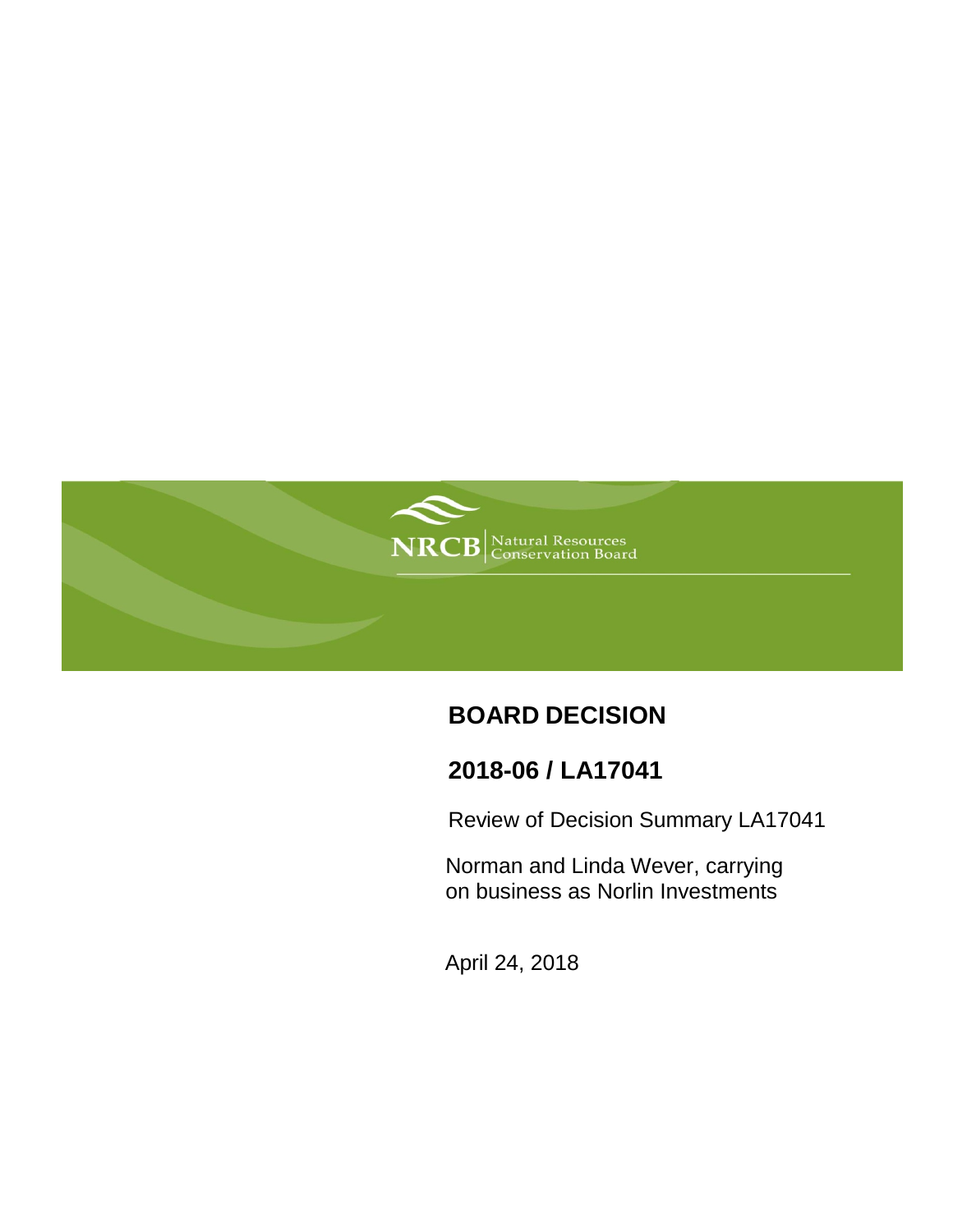## **Background**

This report provides the Board's decision following its written hearing review of Decision Summary LA17041.

On November 23, 2017, NRCB Approval Officer Joe Sonnenberg issued Decision Summary LA17041 regarding an approval application by Norman and Linda Wever, carrying on business as Norlin Investments (Norlin). The application was to construct and operate a new 9,000 sheep (ewes with lambs) confined feeding operation (CFO). The proposed CFO is located at NE 1-11-7 W4M in Cypress County, roughly five kilometres east of the hamlet of Seven Persons, Alberta. The approval officer approved Norlin's application with conditions.

The Board received two Requests for Board Review (RFRs) that met the 10-day filing deadline of December 14, 2017, pursuant to section 20(5) of the *Agricultural Operation Practices Act* (AOPA). Wanda Berger filed a RFR of Decision Summary LA17041 on December 12, 2017. A second RFR was filed on December 14, 2017 by a group of individuals that included Jeff and Julie Smyth, Wanda Berger, Craig and Amanda Finke, Michael Ost, Roland and Linda Finke, Shelley and Tyler Stenhouse, Kelly Harrold, and Lee and Melissa Waechter.

A panel was appointed to conduct the review, consisting of Peter Woloshyn (panel chair), L. Page Stuart, and Michele Annich. Ms. Stuart was unable to attend panel deliberations and as such the remaining panel members continued through the balance of the proceeding as a two person quorum. On January 17, 2018, in Board Decision RFR 2018-02, the Board determined that a review was warranted to consider Norlin's design and maintenance plan for a surface water run-on and runoff control system. The Board determined that the review would be conducted as a written hearing.

Board Decision RFR 2018-02 directed Norlin to complete and file a design and maintenance plan for a surface water run-on and runoff control system for the CFO, including any proposal for secondary containment, with the approval officer. The Board further directed that the above documents (the Surface Water Control System) be prepared and stamped by a professional engineer or other appropriate professional. The Board tasked the approval officer to provide a complete copy of the surface water control system to the Board, along with any approval officer comments, once he was satisfied as to its adequacy.

Norlin's surface water run-on and runoff control system and the approval officer comments on Norlin's proposed system were filed with the Board on February 8, 2018. The Board issued a notice to all directly affected parties on February 13, 2018 that invited submissions through February 28, 2018. On February 28, 2018 the Board received a group submission from Jeff and Julie Smyth, Wanda Berger, Craig and Amanda Finke, Michael Ost, Roland and Linda Finke, Shelley and Tyler Stenhouse, Kelly Harrold, and Lee and Melissa Waechter. In accordance with the procedure established by the Board, Norlin and the approval officer filed responses to the directly affected parties' comments on March 6, 2018.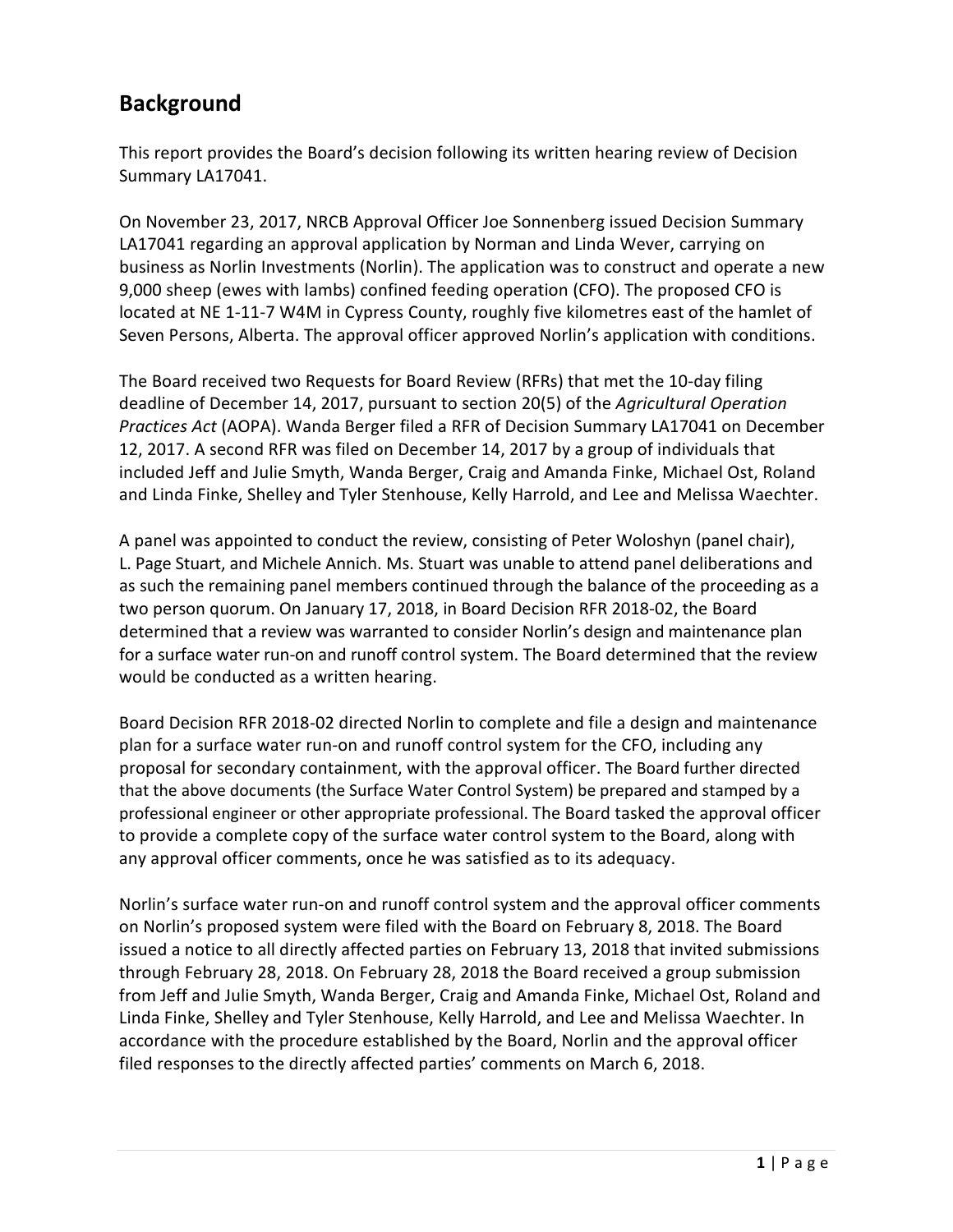Following its review of Norlin's surface water run-on and runoff control system, the Board requested additional information from the approval officer on March 8, 2018. The Board received a response to that request from the approval officer on March 14, 2018. The Board sent a letter to Norlin on March 22, 2018 directing Norlin to complete and file a revised design plan for a surface water run-on and runoff control system. On March 28, 2018, Norlin filed a response to the Board's March 22, 2018 letter. On March 28, 2018, the Board circulated the Norlin response letter to all interested parties by email.

The Board issued a letter to all interested parties on April 3, 2018 in which it set out the NRCB panel decision with reasons. That letter stated that the Board's full decision report would follow at a later date; this decision contains the Board's full decision report, including a restatement of the reasons set out in the April 3, 2018 letter.

### **Documents Considered**

The Board's record was complete on March 28, 2018 and included:

- Decision Summary LA17041 dated November 23, 2017
- AOPA Application Part 2 Technical Document LA17041
- RFR filed by Wanda Berger, dated December 12, 2017
- RFR filed by Jeff and Julie Smyth, Wanda Berger, Craig and Amanda Finke, Michael Ost, Roland and Linda Finke, Shelley and Tyler Stenhouse, Kelly Harrold, and Lee and Melissa Waechter, dated December 14, 2017
- Norlin's Rebuttal Submission to the RFRs, dated December 18, 2017
- Portions of the public record maintained by the approval officer
- hearing submissions filed by:
	- o Norlin Investments, dated February 8, March 6 and March 28, 2018
	- o NRCB approval officer, dated February 8, March 6 and March 14, 2018
	- o Jeff and Julie Smyth, Wanda Berger, Craig and Amanda Finke, Michael Ost, Roland and Linda Finke, Shelley and Tyler Stenhouse, Kelly Harrold, and Lee and Melissa Waechter, dated February 28, 2018

The Board maintained an accessible ftp site so that the hearing record was accessible by all parties throughout the review process.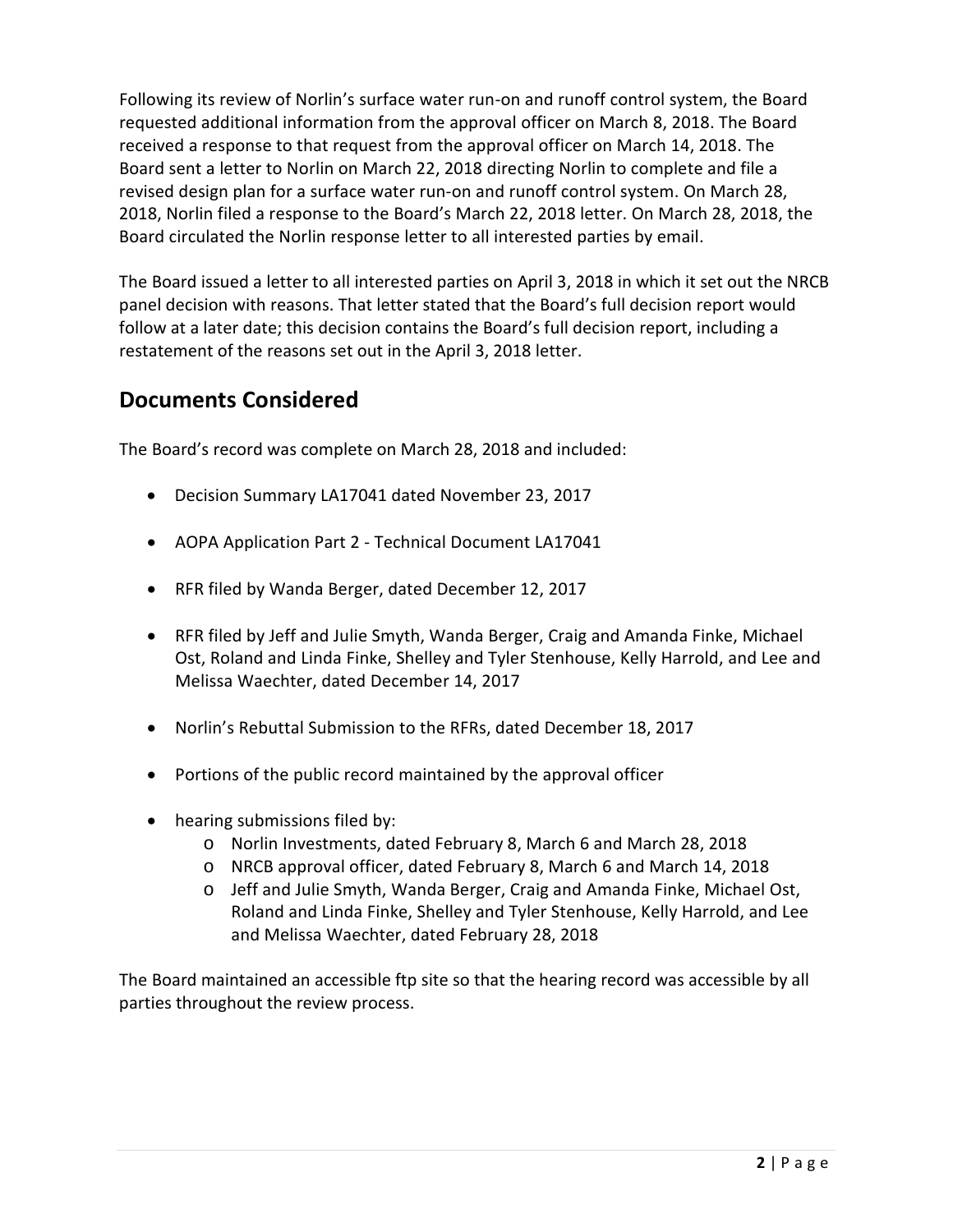### **Issue**

Norlin was required to provide a design and maintenance plan for its surface water run-on and runoff control system that complies with AOPA and satisfies the Board.

## **Discussion**

For the reasons that follow, the Board is prepared to exercise its authority to approve the Norlin CFO pursuant to section 25(7) of AOPA.

Norlin has now completed and filed a design and maintenance plan for a surface water runon and runoff control system (drawing received March 28, 2018) for the CFO that satisfies the Board. The Surface Water Control System plans are prepared and stamped by a professional engineer. The Board finds that the approval officer, in both his original decision and subsequent submission dated March 14, 2018, was satisfied that the catch basin capacity was adequate in capturing runoff from  $39,600$  m<sup>2</sup> of uncovered pen area. While drawings in both TD LA17041 and Norlin's February 8, 2018 submission indicated a total pen area of 92,000m2, the approval officer never confirmed the covered pen area. The Board finds that the approval officer's submissions on this point were speculation as there were no engineered or other drawings which expressed this design, as the Board discussed in its correspondence to the operator dated March 22, 2018. Indeed, the engineered drawings of the operator's engineer dated February 8, 2018 and the previously attached drawing to the application (see page 8 of 29 of TD LA 17041) were contrary to the approval officer's most recent submissions (they suggested a covered pen area of less than 10% of the 92,000  $\text{m}^2$ drainage area or "open corrals with partial tent covering").

The Board finds that the revised design of the system, as outlined by the operator and his engineer in their March 28, 2018 submission, provides the necessary clarity for the design of the proposed surface water control system. The Board finds that the Sheffer Andrew Ltd. March 28, 2018 surface water control system satisfies the regulatory requirements of AOPA.

Taking into account section 19 of the Standards and Administration Regulation, the Board finds that the calculations and design by Norlin's engineer illustrate that the designed capacity of 2040  $\text{m}^3$  for the catch basin meets the requirements under the Standards Regulation. The Board finds that in applying the run off coefficient of 0.6 and the 1:30 year rainfall volume of 85 mm (both of which are mandated by AOPA), to the uncovered pen area of 39,600 m<sup>2</sup>, the catch basin design volume must be 2020 m<sup>3</sup>. The Board notes that the revised engineered drawing received on March 28, 2018 now employs the AOPA mandated calculations and matches the previous calculations of the approval officer. In addition, the March 28, 2018 Norlin submission now shows the total pen area, covered pen area and uncovered pen area, all of which are required to adequately assess the surface water control system. In the future, the Board expects approval officers to ensure that surface water run off plans are properly developed and assessed before approval of an application, so that directly affected parties can transparently understand the proposed system.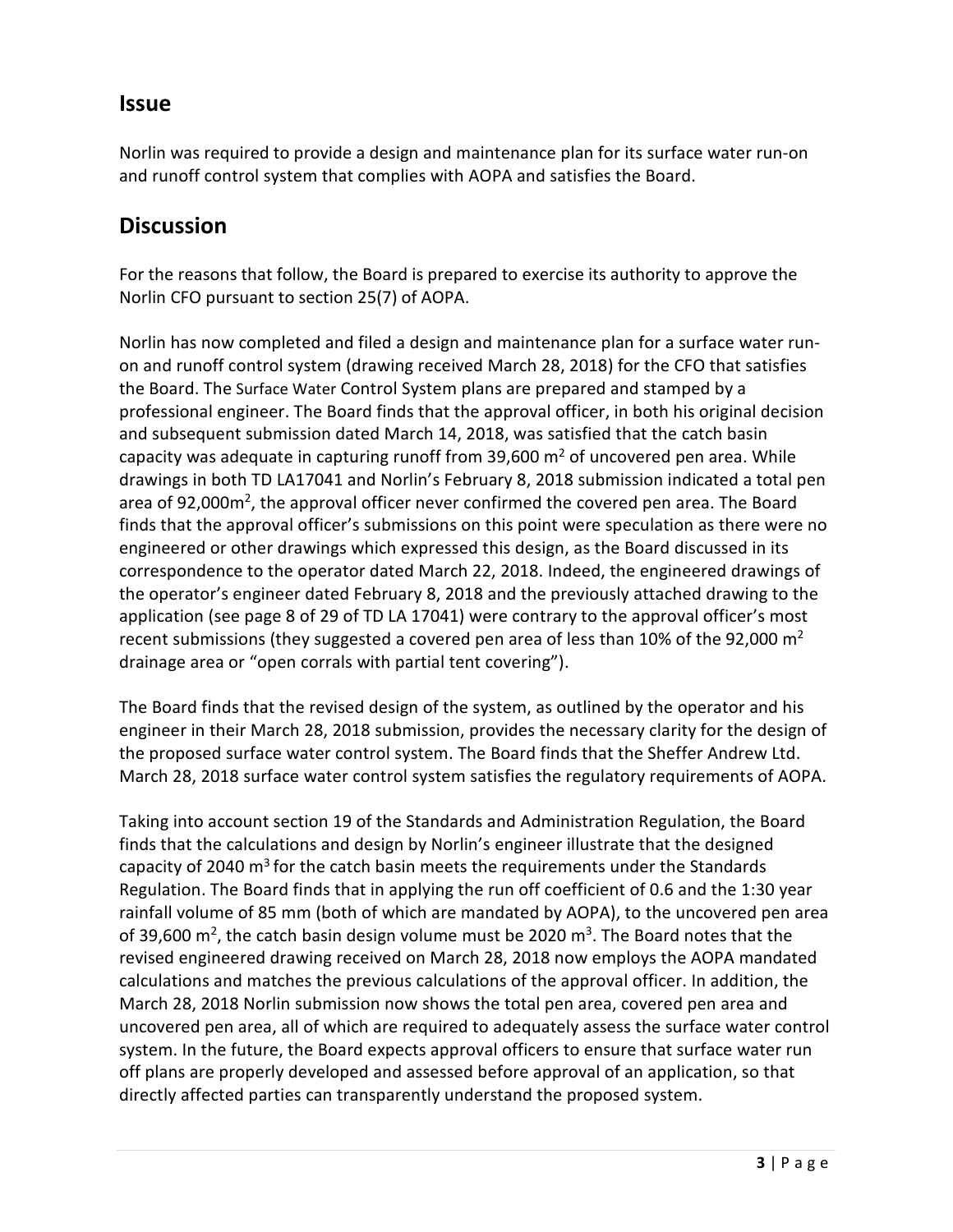The Board also finds that under the revised engineered drawing, 52,400  $\text{m}^2$  of the total 92,000  $\text{m}^2$  of pen area will be covered. This confirms that the catch basin has been properly sized since it is now clear that the total pen area is 92,000  $m<sup>2</sup>$  consisting of 52,400  $m<sup>2</sup>$  of covered pens and 39,600  $m<sup>2</sup>$  of uncovered pens. The Board notes that Norlin proposes to divert run-on water from the covered pens from entering the catch basin using eavestroughs and underground pipes. Accordingly, the Board deletes condition #5 of the approval and replaces it with the following condition #5:

"The feedlot pens will involve covered and uncovered pen areas as outlined on the operator's engineered plans dated March 28, 2018. The covered pen area shall be 52,400  $\text{m}^2$  and the maximum uncovered pen area shall be 39,600  $\text{m}^2$ . All run-on water must be diverted from the covered portion of the feedlot pen area and excluded from entering the permitted catch basin through the use of eavestroughs and underground pipes. The catchment basin will be used to manage run off from the uncovered pen area. A maximum uncovered pen area of  $39,600$  m<sup>2</sup> may be constructed after condition #9 below has been met and the catch basin is operational."

The Board further adds condition # 14 to the approval to address the secondary surface water system:

"A secondary run off control system in the form of constructed berms as outlined on the operator's engineered plans dated March 28, 2018 shall be constructed prior to placing livestock or manure in the uncovered feedlot pens."

The Board finds that the secondary runoff containment system as illustrated on the engineered plans is designed to store an additional 20,605  $\text{m}^3$  of runoff on the CFO site.

The Board directs the approval officer to issue an approval that conforms to this decision.

### **Decision**

For the reasons set out above, the Board hereby directs the approval officer to issue an approval to Norlin Investments to construct and operate a confined feeding operation as described in the application, subject to the conditions related to technical matters set out by the approval officer in Decision Summary LA17041 and subject to the amended conditions described above.

\_\_\_\_\_\_\_\_\_\_\_\_\_\_\_\_\_\_\_\_\_\_\_\_\_\_\_\_\_\_\_\_\_ \_\_\_\_\_\_\_\_\_\_\_\_\_\_\_\_\_\_\_\_\_\_\_\_\_\_\_\_\_\_\_\_\_

DATED at EDMONTON, ALBERTA, this 24th day of April, 2018.

*Original signed by:*

Panel Chair **Panel Member** 

Peter Woloshyn Michele Annich